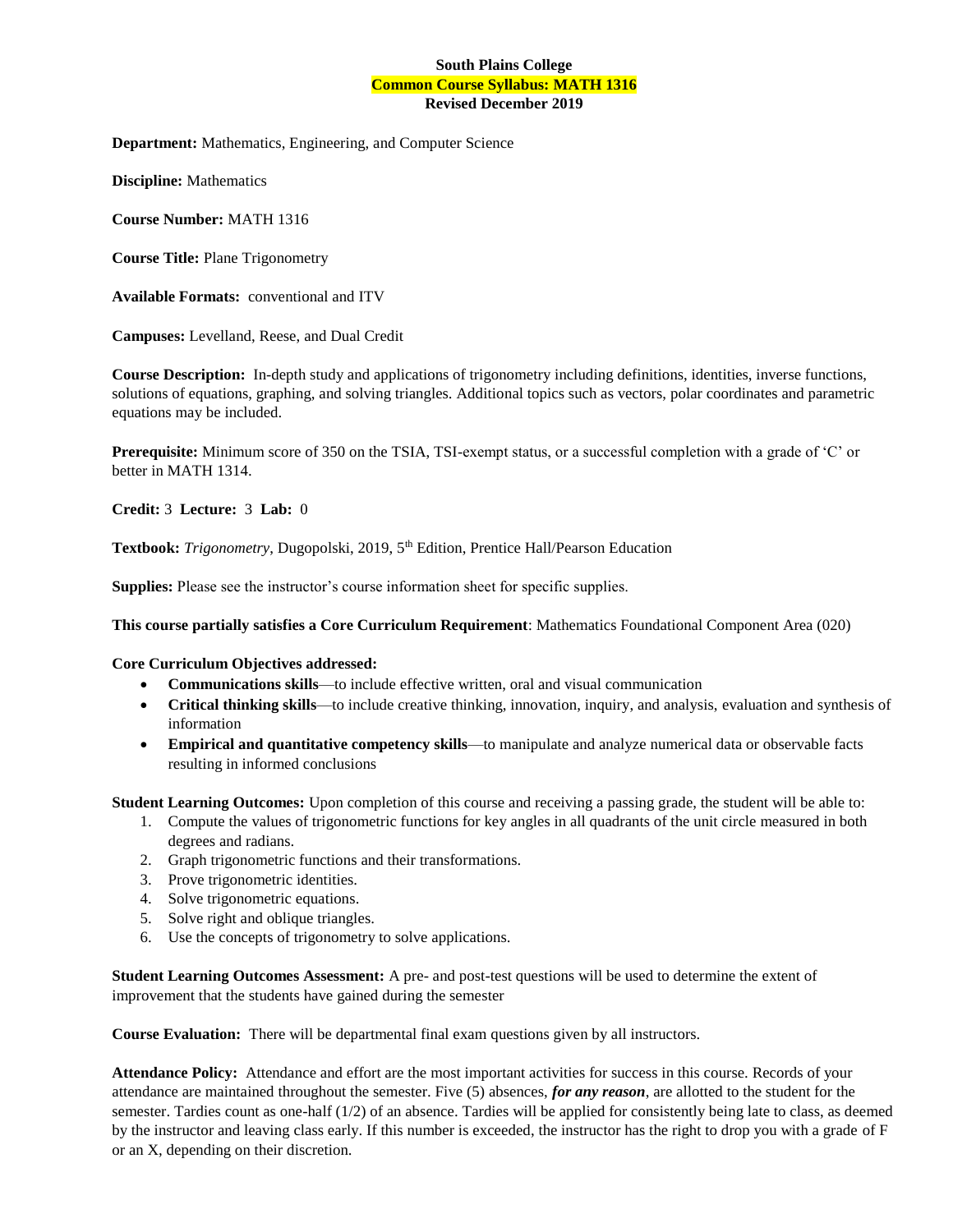Plagiarism violations include, but are not limited to, the following:

- 1. Turning in a paper that has been purchased, borrowed, or downloaded from another student, an online term paper site, or a mail order term paper mill;
- 2. Cutting and pasting together information from books, articles, other papers, or online sites without providing proper documentation;
- 3. Using direct quotations (three or more words) from a source without showing them to be direct quotations and citing them; or
- 4. Missing in-text citations.

Cheating violations include, but are not limited to, the following:

- 1. Obtaining an examination by stealing or collusion;
- 2. Discovering the content of an examination before it is given;
- 3. Using an unauthorized source of information (notes, textbook, text messaging, internet, apps) during an examination, quiz, or homework assignment;
- 4. Entering an office or building to obtain an unfair advantage;
- 5. Taking an examination for another;
- 6. Altering grade records;
- 7. Copying another's work during an examination or on a homework assignment;
- 8. Rewriting another student's work in Peer Editing so that the writing is no longer the original student's;
- 9. Taking pictures of a test, test answers, or someone else's paper.

**Student Code of Conduct Policy**: Any successful learning experience requires mutual respect on the part of the student and the instructor. Neither instructor nor student should be subject to others' behavior that is rude, disruptive, intimidating, aggressive, or demeaning**.** Student conduct that disrupts the learning process or is deemed disrespectful or threatening shall not be tolerated and may lead to disciplinary action and/or removal from class.

**Diversity Statement:** In this class, the teacher will establish and support an environment that values and nurtures individual and group differences and encourages engagement and interaction. Understanding and respecting multiple experiences and perspectives will serve to challenge and stimulate all of us to learn about others, about the larger world and about ourselves. By promoting diversity and intellectual exchange, we will not only mirror society as it is, but also model society as it should and can be.

**Disability Statement:** Students with disabilities, including but not limited to physical, psychiatric, or learning disabilities, who wish to request accommodations in this class should notify the Disability Services Office early in the semester so that the appropriate arrangements may be made. In accordance with federal law, a student requesting accommodations must provide acceptable documentation of his/her disability to the Disability Services Office. For more information, call or visit the Disability Services Office at Levelland (Student Health & Wellness Office) 806-716-2577, Reese Center (Building 8) 806-716-4675, or Plainview Center (Main Office) 806-716-4302 or 806-296-9611.

**Nondiscrimination Policy:** South Plains College does not discriminate on the basis of race, color, national origin, sex, disability or age in its programs and activities. The following person has been designated to handle inquiries regarding the non-discrimination policies: Vice President for Student Affairs, South Plains College, 1401 College Avenue, Box 5, Levelland, TX 79336. Phone number 806-716-2360.

**Title IX Pregnancy Accommodations Statement:** If you are pregnant, or have given birth within six months, Under Title IX you have a right to reasonable accommodations to help continue your education. To [activate](http://www.southplainscollege.edu/employees/manualshandbooks/facultyhandbook/sec4.php) accommodations you must submit a Title IX pregnancy accommodations request, along with specific medical documentation, to the Director of Health and Wellness. Once approved, notification will be sent to the student and instructors. It is the student's responsibility to work with the instructor to arrange accommodations. Contact the Director of Health and Wellness at 806-716-2362 or [email](http://www.southplainscollege.edu/employees/manualshandbooks/facultyhandbook/sec4.php) [cgilster@southplainscollege.edu](mailto:cgilster@southplainscollege.edu) for assistance.

**Campus Concealed Carry**: Texas Senate Bill - 11 (Government Code 411.2031, et al.) authorizes the carrying of a concealed handgun in South Plains College buildings only by persons who have been issued and are in possession of a Texas License to Carry a Handgun. Qualified law enforcement officers or those who are otherwise authorized to carry a concealed handgun in the State of Texas are also permitted to do so. Pursuant to Penal Code (PC) 46.035 and South Plains College policy, license holders may not carry a concealed handgun in restricted locations. For a list of locations and Frequently Asked Questions, please refer to the Campus Carry page at: <http://www.southplainscollege.edu/campuscarry.php> Pursuant to PC 46.035, the open carrying of handguns is prohibited on all South Plains College campuses. Report violations to the College Police Department at 806-716-2396 or 9-1-1.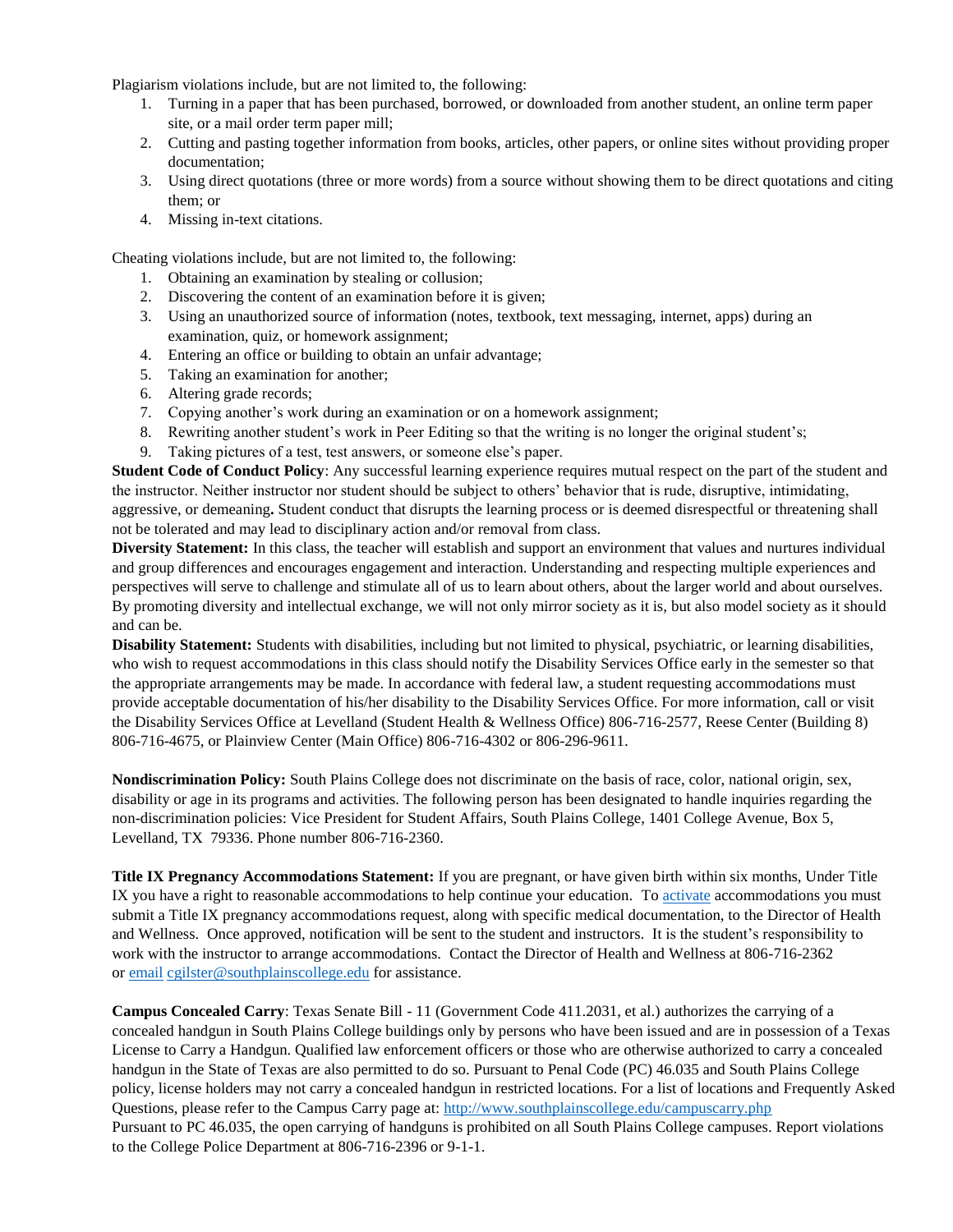**SPC Bookstore Price Match Guarantee Policy:** If you find a lower price on a textbook, the South Plains College bookstore will match that price. The difference will be given to the student on a bookstore gift certificate! The gift certificate can be spent on anything in the store.

If students have already purchased textbooks and then find a better price later, the South Plains College bookstore will price match through the first week of the semester. The student must have a copy of the receipt and the book has to be in stock at the competition at the time of the price match.

The South Plains College bookstore will happily price match BN.com & books on Amazon noted as *ships from and sold by Amazon.com*. Online marketplaces such as *Other Sellers* on Amazon, Amazon's Warehouse Deals, *fulfilled by* Amazon, BN.com Marketplace, and peer-to-peer pricing are not eligible. They will price match the exact textbook, in the same edition and format, including all accompanying materials, like workbooks and CDs.

A textbook is only eligible for price match if it is in stock on a competitor's website at time of the price match request. Additional membership discounts and offers cannot be applied to the student's refund.

Price matching is only available on in-store purchases. Digital books, access codes sold via publisher sites, rentals and special orders are not eligible. Only one price match per title per customer is allowed.

**Note:** The instructor reserves the right to modify the course syllabus and policies, as well as notify students of any changes, at any point during the semester.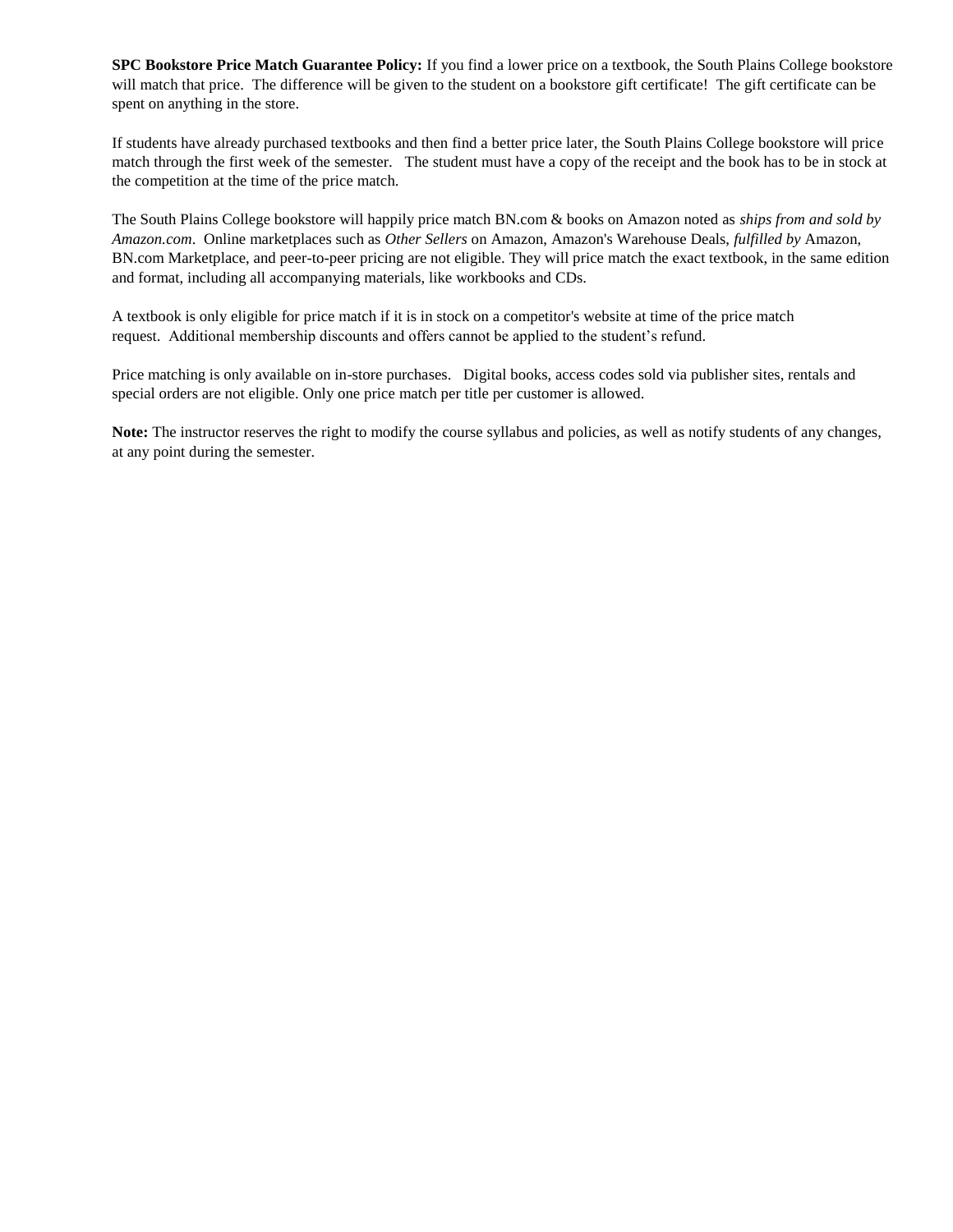## **Trigonometry – MATH 1316.001 – Course Syllabus – Spring 2020**

**Instructor:** Karol Albus **Email:** [kalbus@southplainscollege.edu](mailto:kalbus@southplainscollege.edu) (preferred method of contact)

**Office:** M110 **Telephone:** (806)-716-2543

**Office hours:** As listed or by appointment.

| Monday                            | uesday                                               | <b>XX</b><br>ednesdav | T11<br>hursday                              | Fridav                   |
|-----------------------------------|------------------------------------------------------|-----------------------|---------------------------------------------|--------------------------|
| 3:00<br>:30<br>2:00.<br>:00-<br>. | 4:00<br>$-10:00$<br>$2:00-4.$<br>$:30-$<br>$\cdot$ . | 10:00<br>$:30-$       | 10:00<br>$\Omega$<br>.<br>. <i>.</i> -<br>. | :00<br>$5:00^{-7}$<br>-4 |

**Disclaimer:** The instructor reserves the right to alter any class policies/dates as deemed necessary by the instructor and will announce any changes in class.

**Use of Student Email:** The College provides a free, official email account to all students to ensure efficient and secure communications. Students will be required to use their college-issued email to communicate with their instructors and all other college personnel, so it is easy to distinguish a student's email from spam. The College expects that students will utilize their college email to send and receive communications and will read email on a frequent and consistent basis.

## **Course Supplies:**

- **Required:** Scientific Calculator. **Suggested TI-30XIIS**. They are inexpensive and user friendly.
- **Graphing calculators are not allowed.**
- **Required:** Large 3-ring binder, dividers, notebook paper, hole punch, pencils, and erasers.
- **Printed Notes:** No book is required, but notes will be posted on Blackboard and **you will be expected to print them and have them in class**. They will also be a requirement in the binder check.
- **Optional:** The adopted textbook would only be used for a reference. We will not use it for coursework.

## **Homework/Quizzes/ Binder Checks**:

- Homework will be assigned at each class. Work the problems early enough to seek help if needed.
- Homework is due at the beginning of the next class. **Late homework will not be accepted. Absence = 0.**
- **Exercise1 Homework grades are**  $\checkmark$ **,**  $\checkmark$ **, or 0. If you have**  $\checkmark$  **for every homework paper, you will get 3 bonus points on your unit** exam.For each  $\checkmark$  you miss, you will lose 1 of those bonus points. Two  $\checkmark$ - will lose 1 bonus point.
- Quizzes will be given on most class days. **Make-up quizzes will not be given. Absence = 0.**
- At the end of the semester the lowest 4 grades (quiz or binder) will be dropped.
- All students will keep a binder which will be used as a reference and study guide.
- **•** The binder will be graded on exam days or randomly by the instructor during the semester.

### **Exams**:

- 4 Unit Exams
- Final Exam is comprehensive. There are no exemptions for the final.
- If you are going to miss an exam contact your instructor immediately (preferably prior to the exam). Make up exams are very rare and only provided under extreme, documented circumstances.
- Once you begin an exam, you will not be able to leave the classroom until the exam is submitted for grading.

## **Grading Formula:**

Enrollment in this course does not guarantee advancement to the next course level. The final responsibility for learning lies with the student. The final letter grade for this course will be based on the following:

| <b>Final Grade Determination:</b> | $90-100$ | B 80-89C | 70-79 | $D$ 60-69 | F 59 or below |
|-----------------------------------|----------|----------|-------|-----------|---------------|
|-----------------------------------|----------|----------|-------|-----------|---------------|

## **Classroom Etiquette:**

- **Class attendance is expected, not optional**. Leaving early and being late will be considered  $\frac{1}{2}$  absence. You may be dropped from this course with a grade of X or F if you exceed five absences (**for any reason**).
- **•** Preparation for class (including homework) is to be completed before  $-$  not during  $-$  the lecture.
- NO tobacco use of any form is allowed in the classroom.
- Discussion of course material among students is encouraged during class when it will not disturb the learning of others.
- All electronic communication devices are to be silenced and put away during class.